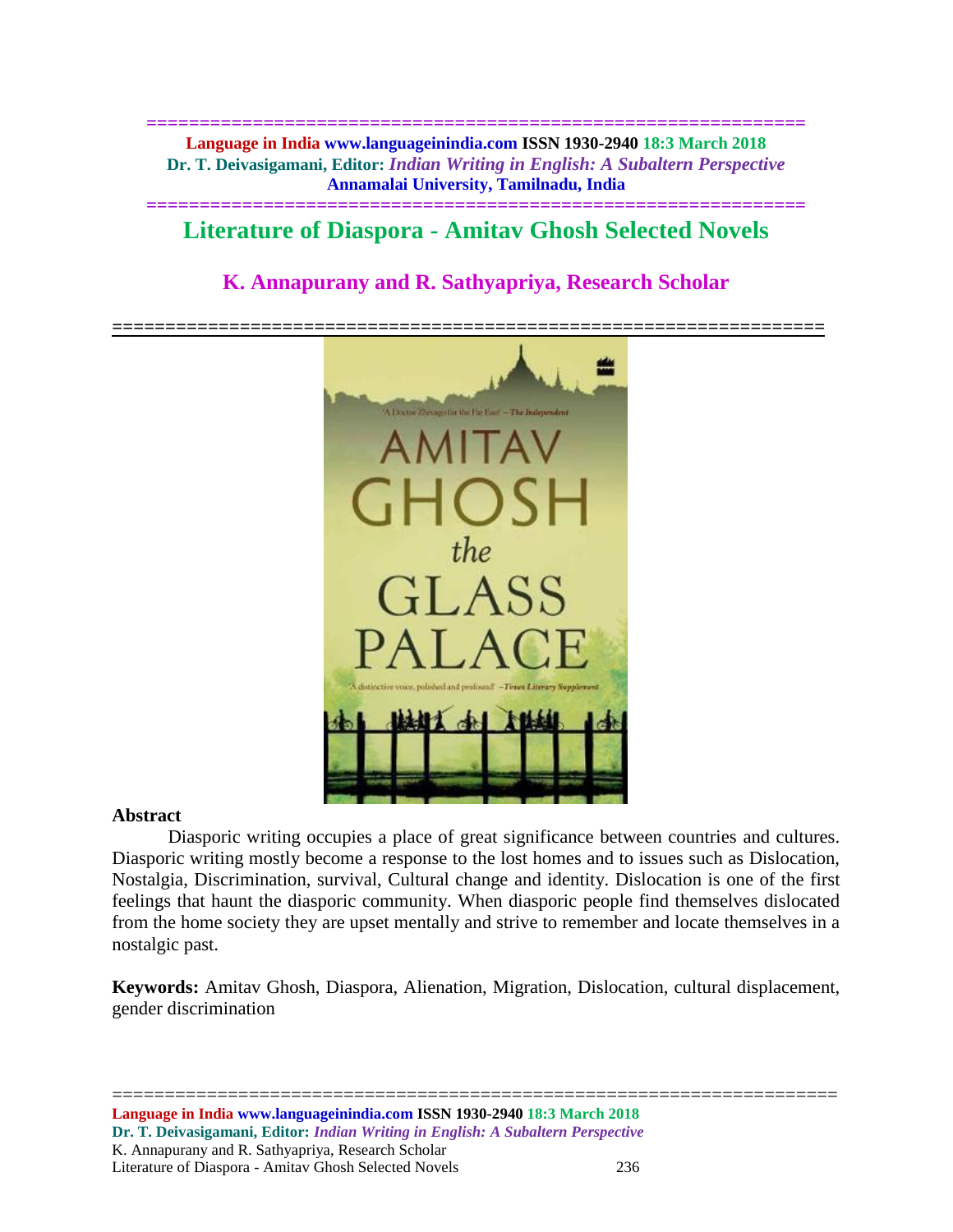#### **Introduction**

The term *Diaspora* was derived from the Greek word diaspeiro which means "I Scatter". This original meaning was began to develop when the Hebrew Bible was translated into Greek. The term Diaspora carries a sense of displacement the population finds itself for whatever reason separated from its national territory, and people have a hope, desire, to return to their homeland. The literature of the Indian diaspora contains an important place in postcolonial literature. The famous diasporic writers like V.S. Naipaul, Salman Rushdie, Rohinton Mistry, Bharati Mukherjee, Amitav Ghosh, Jhumpa Lahiri, Anita Desai, M.G. Vassanji, Shyam Selvadurai, Kiran Desai. Chitra Banerjee Divakaruni, Kamala Markandaya, Amit Chaudri, and many were contributed more for the Indian Diasporic literature. Amitav Ghosh holds a great part in the diasporic writing. All his novels explores the life and sufferings of Indian diaspora and recollects the nostalgic past. There are several factors which are the reasonsfor the dislocation of the community for their home country to the foreign land.

## **Diasporic Touch in the Novels of Amitav Ghosh**

Amitav Ghosh was born in Calcutta and grew up in India, Bangladesh, Srilanka. He studied in Delhi, Oxford and Alexandria. His novels are *The Circle of Reason, The Shadow Lines, In An Antique Land, Dancing In Cambodia, The Calcutta Chromosome, The Glass Palace, The Hungry Tide, and Sea of Poppies, The Ibis Trilogy.* The Circle of Reason was awarded in 1990. The Shadow Lines won Sahitya Akademi award and Ananda Puraskar award. The Calcutta Chromosome won the Arthur C. Clarke award for 1997 and The Glass Palace won the International e-Book Award in 2001. The Hungry Tide was awarded the crossword Book Prize in 2005.

### *The Shadow Lines*

*The Shadow Lines* by Amitav Ghosh explores the political and economic growth of India through the lives of two families Bengali and English. This novel captures perspective of time and events that bring people together and hold them apart. The novel has an unnamed narrator relating the story of his experience and hios uncle Tridib's experiences. Tridib is consider to be the protagonist of the novel. Ghosh novel is a useful resource to study the both the challenges of diaspora as well as the strategies of negotiation. The politics of negotiation determines the multilayered spectrum of responses to the diasporic space, and varied parameters exist in order to study these negotiations. In this novel Ghosh explains the sufferings of Tridib through the unnamed narrator. The distance draws him even closer and the homeland is elevated to a higher pedestal. He uses personal stories to shed light on the social, political and historical The Characters keep turning back to the homeland-its sacredness, rituals, culture, and thus adopt various families symbols to help them freeze the image of the homeland in their being. This novel is considered to be a successful novel which stands for its powerful imagination. Both Tridib and narrator are good with their dominant imagination.

### **Strength and Frailty of Human Constructions**

Ghosh's narrative highlights both the strength and frailty of human constructions of space, location, and time, wherein humans create nationalism, national, regional, and personal identities. The Social constrictions of his society made the narrator stays with a platonic relationship. Another interaction Ghosh focuses on is that of the narrator's relationship with another male Tridib. This story focuses on the love between the Indian and the English. As the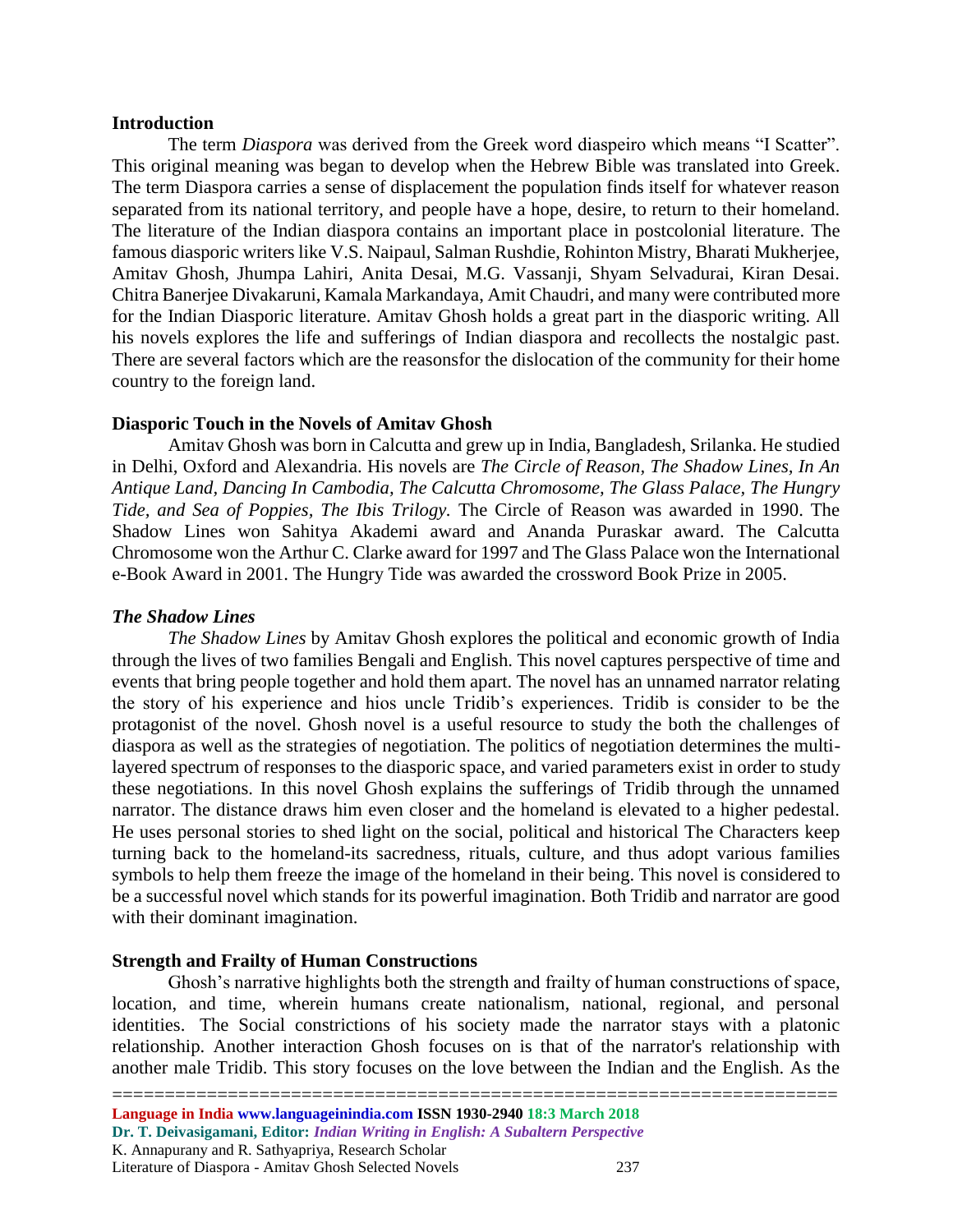narrator goes on in his personal narrative many historic events in India's history are revealed It interweaves facts, friction. The difficult relationship with colonial culture. The need for independence. The search for identity. The novel deals with the concerns of our period. It is a continuous narrative which replicates the pattern of violence not only for 1964 but also for 21st Century. And the novel is enthusiastic. This tribal instinct has been magnified beyond all measures resulting in political and economic activities. Thus nationalism which had and which has great uses can become the greatest obstacle to world unity and world peace. The author has held the extreme form of nationalism responsible for many a problem these days.

#### **Sense of Displacement**

The Circle of Reason was published in 1986. It is consider to be a picaresque novel. It explains the Adventures of Alu a weaver from a small village near Calcutta. This novel has a Diasporic theme of Sense of Displacement, self- identity, migration, alienation, quest for home, rootlessness. The Diasporic theory about psychological journey of an individual. The idea of diasporic sensibility is to be find in the ambivalent, transitory, culturally attached. The condition of migration is seen as a state of undetermined. In this novel all the characters serve the purpose of highlighting the nature of experience of a migrant was characterized by the element of alienation. The same themes are mentioned in another novel of his *The Glass Palace*.

## *The Glass Palace*

It was published in 2000. This novel explains the three generations of the family. It is considered to be the historical novel. This story is about a Character named Rajkumar, and his sufferings and longings of his homeland.

In *Glass Palace* Ghosh explores the predicament of migrants. The novel includes the sufferings of the last King of Burma. In this novel Rajkumar expressed his longing to return home. Rajkumar character reveals the great diasporic sensibility. Ghosh explains the main theme of alienation and migration in all his novels. Most often the first generation of a diasporic community face loneliness and alienation in the new country and they do not mingle with others in the settle society. Even if they try to blend with the other community people, most of the time they find it difficult as they find that they are discriminated. The diasporic writers are often preoccupied with the element of nostalgia as they seek to locate themselves in new cultures. There is an element of creativity present in the diasporic writings. The cultural displacement, alienation, dislocation, migrations are the major concept of the diasporic writers.

### **Conclusion**

Ghosh was a prolific Indian Bengali writer belongs to the Diasporic community. All his novels influenced by the effect of loneliness. The immigration and alienation as a fact holds a great place in Diasporic writings. All his novels explores the sense of nostalgia. The haunting effect of losing homeland is considered to be the main aspect of diasporic writings. The dislocation in the characters explains the great sense of diasporic sufferings. =====================================================================